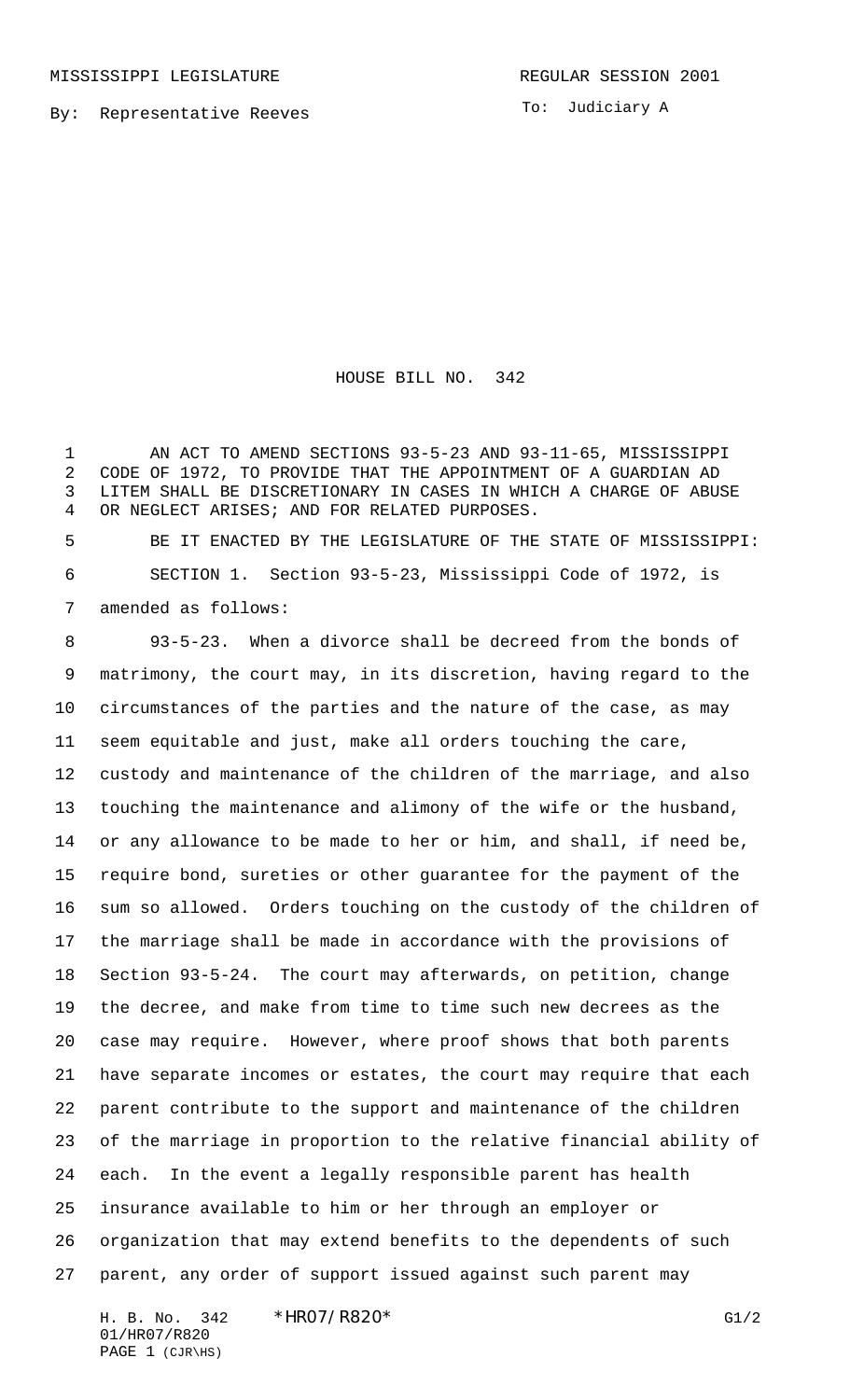require him or her to exercise the option of additional coverage in favor of such children as he or she is legally responsible to support.

 Whenever the court has ordered a party to make periodic payments for the maintenance or support of a child, but no bond, sureties or other guarantee has been required to secure such payments, and whenever such payments as have become due remain unpaid for a period of at least thirty (30) days, the court may, upon petition of the person to whom such payments are owing, or such person's legal representative, enter an order requiring that bond, sureties or other security be given by the person obligated to make such payments, the amount and sufficiency of which shall be approved by the court. The obligor shall, as in other civil actions, be served with process and shall be entitled to a hearing in such case.

 Whenever in any proceeding in the chancery court concerning the custody of a child a party alleges that the child whose custody is at issue has been the victim of sexual or physical abuse by the other party, the court may, on its own motion, grant a continuance in the custody proceeding only until such allegation has been investigated by the Department of Human Services. At the time of ordering such continuance the court may direct the party, and his attorney, making such allegation of child abuse to report in writing and provide all evidence touching on the allegation of abuse to the Department of Human Services. The Department of Human Services shall investigate such allegation and take such action as it deems appropriate and as provided in such cases under the Youth Court Law (being Chapter 21 of Title 43, Mississippi Code of 1972) or under the laws establishing family courts (being Chapter 23 of Title 43, Mississippi Code of 1972).

H. B. No. 342 \*HR07/R820\* 01/HR07/R820 If after investigation by the Department of Human Services or final disposition by the youth court or family court allegations of child abuse are found to be without foundation, the chancery

```
PAGE 2 (CJR\HS)
```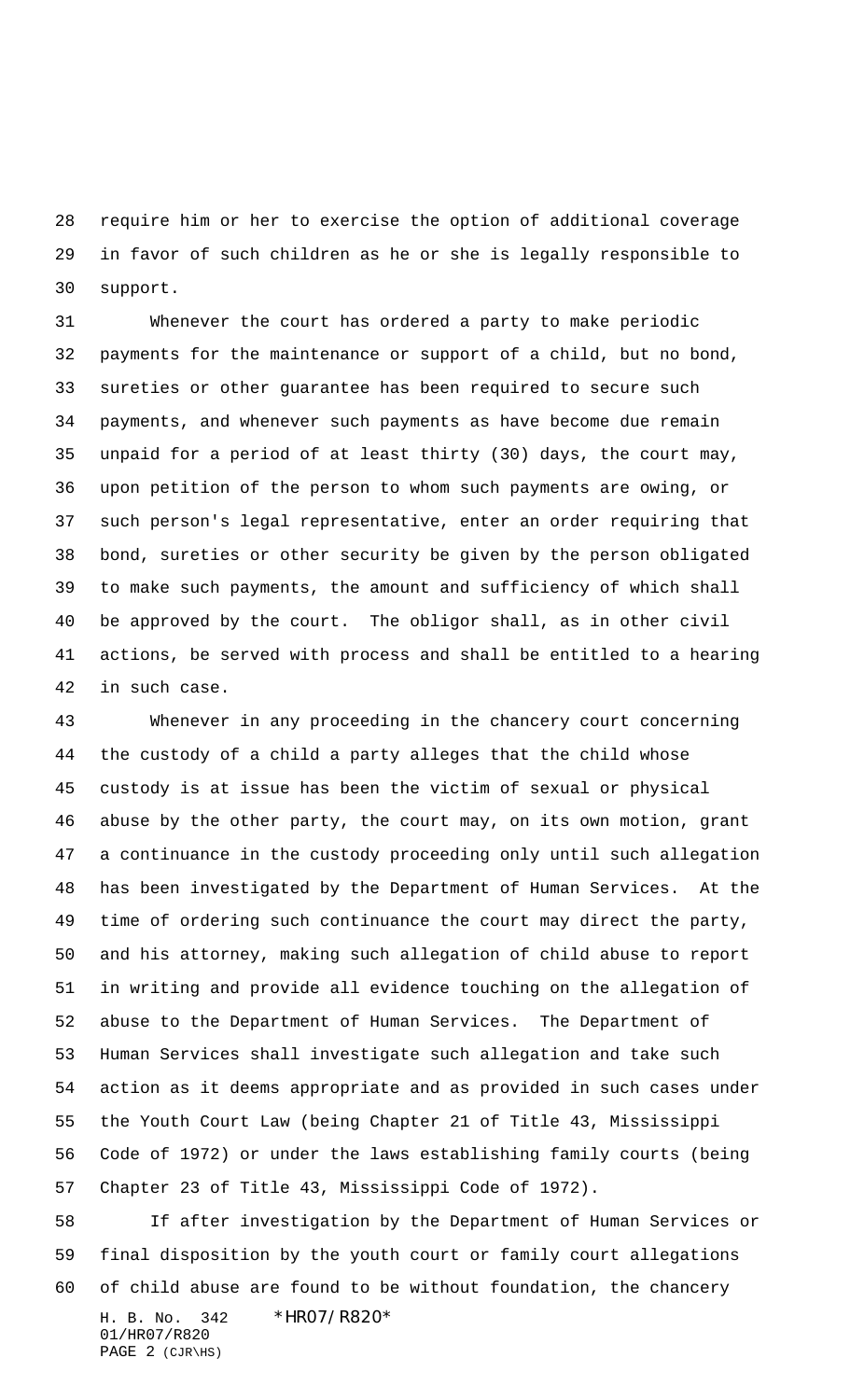court shall order the alleging party to pay all court costs and reasonable attorney's fees incurred by the defending party in responding to such allegation.

 The court may investigate, hear and make a determination in a custody action when a charge of abuse and/or neglect arises in the course of a custody action as provided in Section 43-21-151, and in such cases the court may appoint a guardian ad litem for the child as provided under Section 43-21-121, who shall be an attorney. Unless the chancery court's jurisdiction has been terminated, all disposition orders in such cases for placement with the Department of Human Services shall be reviewed by the court or designated authority at least annually to determine if continued placement with the department is in the best interest of the child or public.

 The duty of support of a child terminates upon the emancipation of the child. The court may determine that emancipation has occurred and no other support obligation exists when the child:

 (a) Attains the age of twenty-one (21) years, or (b) Marries, or

 (c) Discontinues full-time enrollment in school and obtains full-time employment prior to attaining the age of twenty-one (21) years, or

 (d) Voluntarily moves from the home of the custodial parent or guardian and establishes independent living arrangements and obtains full-time employment prior to attaining the age of twenty-one (21) years.

 SECTION 2. Section 93-11-65, Mississippi Code of 1972, is amended as follows:

H. B. No. 342 \*HR07/R820\* 01/HR07/R820 PAGE 3 (CJR\HS) 93-11-65. (1) (a) In addition to the right to proceed under Section 93-5-23, Mississippi Code of 1972, and in addition to the remedy of habeas corpus in proper cases, and other existing remedies, the chancery court of the proper county shall have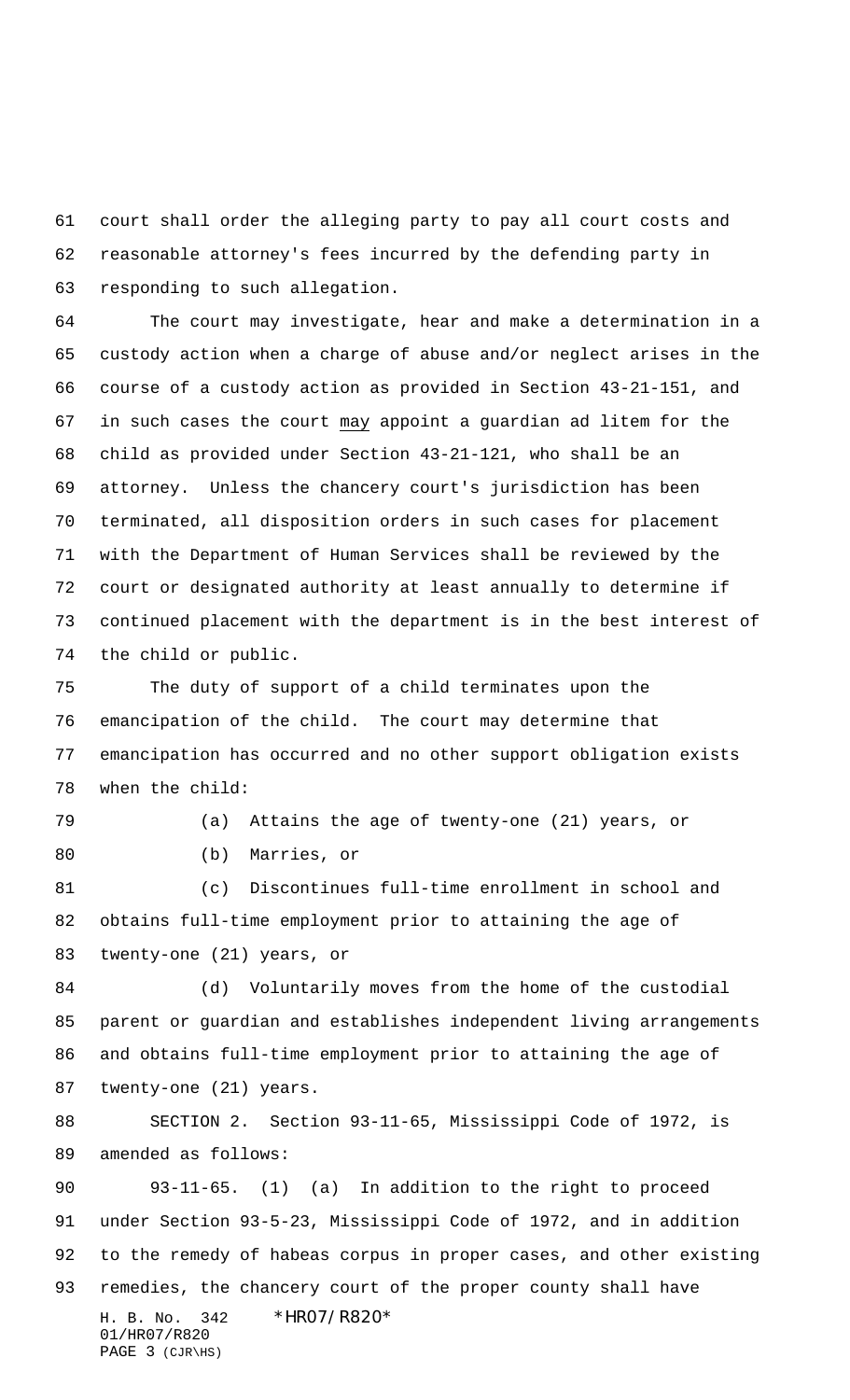jurisdiction to entertain suits for the custody, care, support and maintenance of minor children and to hear and determine all such matters, and shall, if need be, require bond, sureties or other guarantee to secure any order for periodic payments for the maintenance or support of a child. In the event a legally responsible parent has health insurance available to him or her through an employer or organization that may extend benefits to the dependents of such parent, any order of support issued against such parent may require him or her to exercise the option of additional coverage in favor of such children as he or she is legally responsible to support. Proceedings may be brought by or against a resident or nonresident of the State of Mississippi, whether or not having the actual custody of minor children, for the purpose of judicially determining the legal custody of a child. All actions herein authorized may be brought in the county where the child is actually residing, or in the county of the residence of the party who has actual custody, or of the residence of the defendant. Process shall be had upon the parties as provided by law for process in person or by publication, if they be nonresidents of the state or residents of another jurisdiction or are not found therein after diligent search and inquiry or are unknown after diligent search and inquiry; provided that the court or chancellor in vacation may fix a date in termtime or in vacation to which process may be returnable and shall have power to proceed in termtime or vacation. Provided, however, that if the court shall find that both parties are fit and proper persons to have custody of the children, and that either party is able to adequately provide for the care and maintenance of the children, and that it would be to the best interest and welfare of the children, then any such child who shall have reached his twelfth birthday shall have the privilege of choosing the parent with whom he shall live.

H. B. No. 342 \*HR07/R820\* 01/HR07/R820 PAGE 4 (CJR\HS)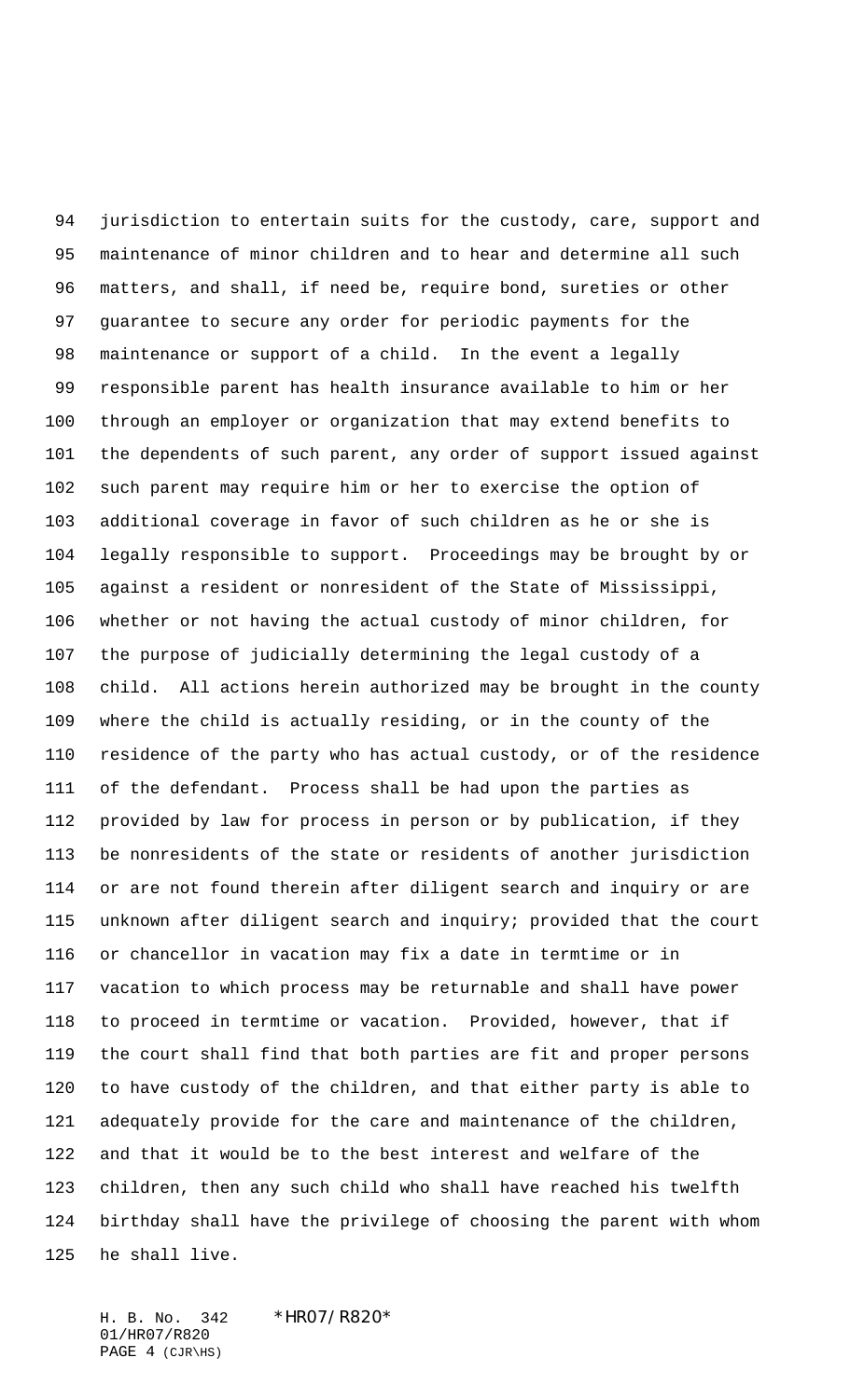(b) An order of child support shall specify the sum to be paid weekly or otherwise. In addition to providing for support and education, the order shall also provide for the support of the child prior to the making of the order for child support, and such other expenses as the court may deem proper.

 (c) The court may require the payment to be made to the custodial parent, or to some person or corporation to be designated by the court as trustee, but if the child or custodial parent is receiving public assistance, the Department of Human Services shall be made the trustee.

 (d) The noncustodial parent's liabilities for past education and necessary support and maintenance and other expenses are limited to a period of one (1) year next preceding the commencement of an action.

 (2) Provided further, that where the proof shows that both parents have separate incomes or estates, the court may require that each parent contribute to the support and maintenance of the children in proportion to the relative financial ability of each.

 (3) Whenever the court has ordered a party to make periodic payments for the maintenance or support of a child, but no bond, sureties or other guarantee has been required to secure such payments, and whenever such payments as have become due remain unpaid for a period of at least thirty (30) days, the court may, upon petition of the person to whom such payments are owing, or such person's legal representative, enter an order requiring that bond, sureties or other security be given by the person obligated to make such payments, the amount and sufficiency of which shall be approved by the court. The obligor shall, as in other civil actions, be served with process and shall be entitled to a hearing in such case.

H. B. No. 342 \*HR07/R820\* 01/HR07/R820 PAGE (CJR\HS) (4) When a charge of abuse or neglect of a child first arises in the course of a custody or maintenance action pending in the chancery court pursuant to this section, the chancery court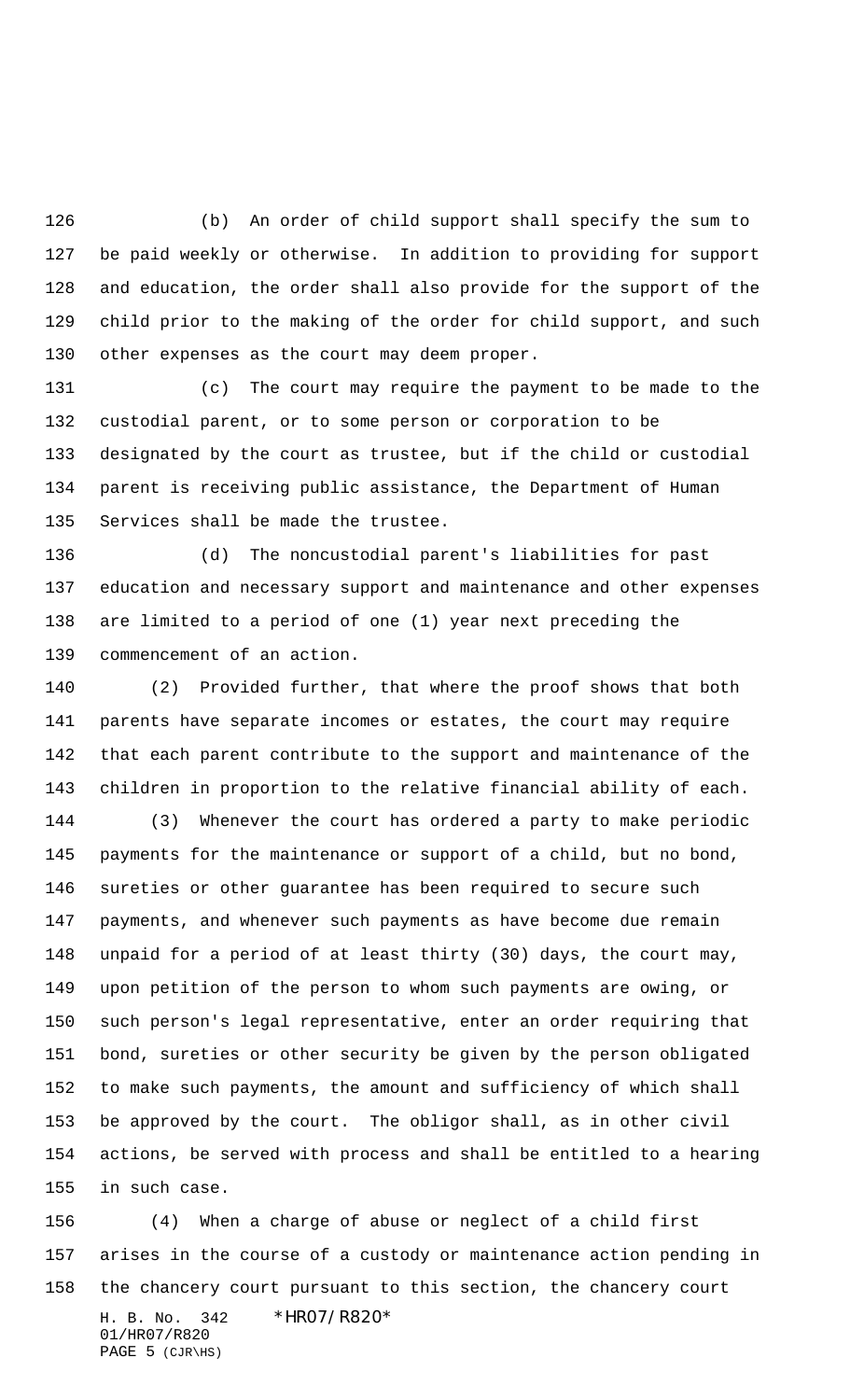may proceed with the investigation, hearing and determination of such abuse or neglect charge as a part of its hearing and determination of the custody or maintenance issue as between the parents, as provided in Section 43-21-151, notwithstanding the other provisions of the Youth Court Law. The proceedings in chancery court on the abuse or neglect charge shall be confidential in the same manner as provided in youth court proceedings, and the chancery court may appoint a guardian ad litem in such cases, as provided under Section 43-21-121 for youth court proceedings, who shall be an attorney. Unless the chancery court's jurisdiction has been terminated, all disposition orders in such cases for placement with the Department of Human Services shall be reviewed by the court or designated authority at least annually to determine if continued placement with the department is in the best interest of the child or the public.

 (5) Each party to a paternity or child support proceeding shall notify the other within five (5) days after any change of address. In addition, the noncustodial and custodial parent shall file and update, with the court and with the state case registry, information on that party's location and identity, including social security number, residential and mailing addresses, telephone numbers, photograph, driver's license number, and name, address and telephone number of the party's employer. This information shall be required upon entry of an order or within five (5) days of a change of address.

 (6) In any case subsequently enforced by the Department of Human Services pursuant to Title IV-D of the Social Security Act, the court shall have continuing jurisdiction.

H. B. No. 342 \*HR07/R820\* 01/HR07/R820 (7) In any subsequent child support enforcement action between the parties, upon sufficient showing that diligent effort has been made to ascertain the location of a party, due process requirements for notice and service of process shall be deemed to be met with respect to the party upon delivery of written notice

```
PAGE 6 (CJR\HS)
```